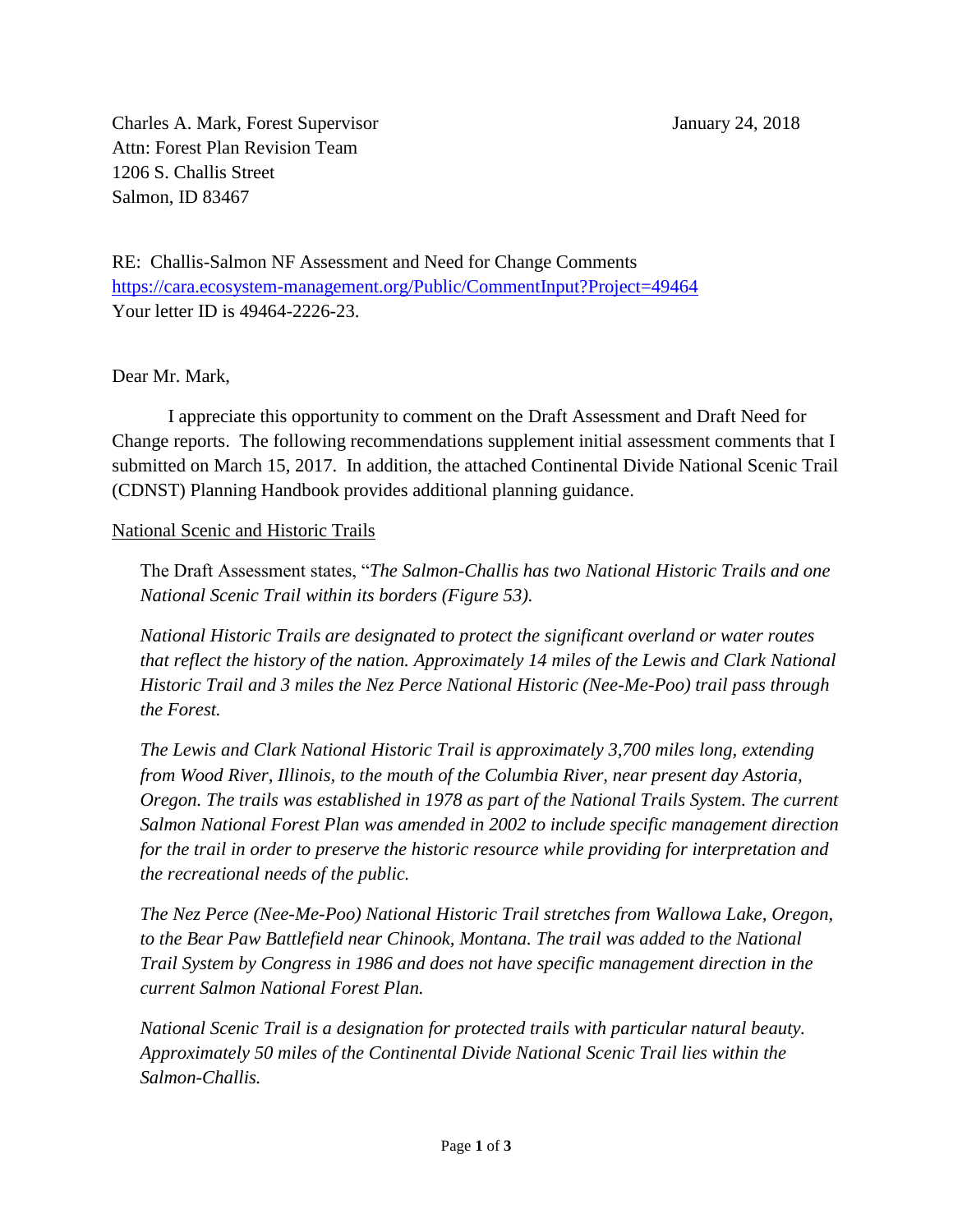*The Continental Divide National Scenic Trail was established in 1978, and the trail extends 3,100 miles through the Rockies from Canada to Mexico. The current Salmon National Forest Plan does not contain specific management direction for the trail, but it is managed in accordance with the 1985 comprehensive trail plan. Forest Service Manual 2353.44b requires the Forest to establish a management area and specific plan direction for the Continental Divide National Scenic Trail. Direction must be broad enough to protect the trail's natural, scenic, historic, and cultural features. The Forest must also establish a monitoring program to evaluate the trail's condition.*" (Page 142)

The Draft Needs for Change report is silent on the need to change management direction for National Scenic and Historic Trails.

It is unfortunate the CDNST continues to be managed based on the 1985 CDNST Comprehensive Plan direction, which was rescinded in 2009. Conversely, I appreciate the recognition of the guidance that is found FSM 2353.44b. The forest should cease potentially incompatible management activities within the CDNST high potential route corridor (see Appendix A) until the current Forest Plan is amended or revised to address the requirements of the National Trails System Act as implemented through the 2009 CDNST Comprehensive Plan, FSM 2353.4, FSH 1909.12, and the Federal Register Notice dated October 5, 2009 (74 FR 51116).

I recommend that the planning team review and utilize the guidance in FSH 1909.12 part 14 – Assessing Designated Areas and the attached CDNST Planning Handbook, and then reissue for public review and comment the National Scenic and Historic Trails section of the assessment and need for change reports.

The year 2018 is the 50th Anniversary of the National Trails System Act and the 40th Anniversary of the establishment and designation of the Continental Divide National Scenic Trail. The revised Challis-Salmon National Forest Plan may establish a new standard for the management of National Scenic and Historic Trails on NFS lands, so 2018 will be a good time to reflect on past and current National Trail management practices and to establish appropriate forest plan direction for the future.

Thank you for considering these comments.

## /s/ *Greg Warren*

Greg Warren P.O. Box 2322 Frisco, CO 80443

Attachment: Challis-Salmon National Forest - CDNST Planning Handbook v.01242018